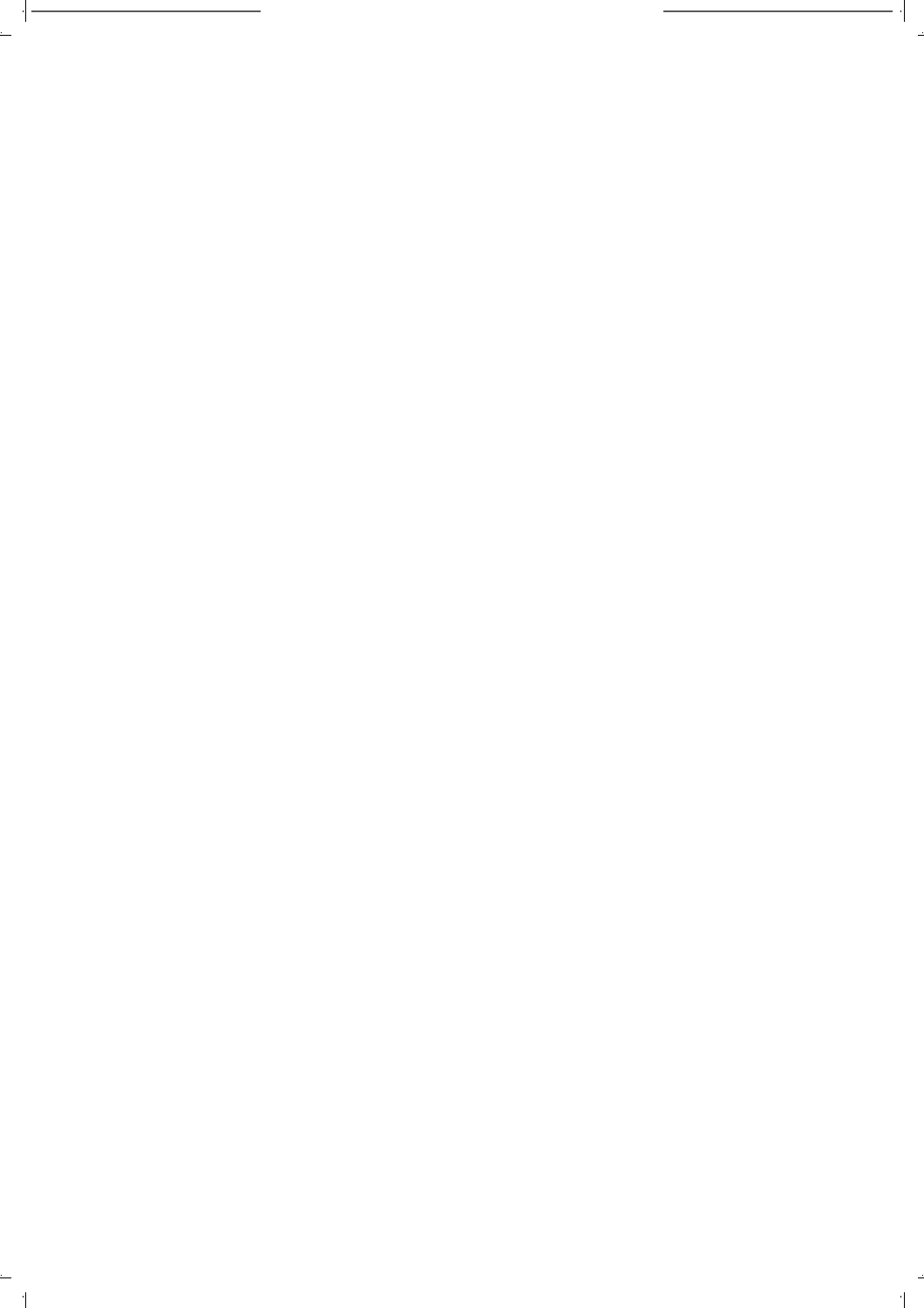# 1.1 About this manual

This methodological manual aims to provide both practical and theoretical guidance to those involved in the production and use of data on business demography within the European Union and the OECD. It has been developed from the methodological guidelines used in the original EU business demography feasibility study and first harmonised data collection. The OECD initiated further development by subsequent efforts<sup>1</sup> that considered the comparability of business demography indicators across OECD countries and the needs of policy makers and analysts for relevant and comparable indicators that facilitated studies of entrepreneurship and economic growth, as well as many other policy domains. It therefore contains extensions to the original methodological guidelines based on the experiences gained during those exercises and subsequent collaboration with the OECD.

These guidelines have been discussed and agreed by the Eurostat Business Demography Working Group, the OECD's Entrepreneurship Indicators Steering Group and OECD's Structural Business Statistics Expert Group. Hence, they are jointly agreed upon and should be considered as recommendations for practices that enable the production of comparable statistics. This methodological manual is intended to be consistent with, and to complement methodological guidelines for other areas of business statistics, particularly those concerning statistical business registers and structural business statistics. As such, this manual forms part of the collection of methodological manuals relating to European statistics, which can be accessed at the Eurostat website (http://ec.europa.eu/eurostat/ramon, "Legislation and Methodology", "STATMANUALS", "Industry, Trade and Services"). It is, however, also intended that this manual can be read as a freestanding document.

The manual should be viewed as a living document. It is intended to act as a catalyst for the development not only of the indicators identified here but more generally as a tool that encourages countries to fully capitalise on data that they typically collect.

Most EU and OECD countries compile business registers, which until recently were seen first and foremost as a source for business survey sample frames. However, in recent years, business registers themselves have begun to be used to provide significant information on business demography. The manual is intended to maintain this momentum whilst all the while prioritising international comparability.

# 1.2 Aims and user needs

There are clearly growing demands for data on business demography from a wide range of users, both at European and OECD level. At the European level demands are for coherent and comparable data across the members of the European Statistical System (ESS). Key customers at this level are the economic policy makers within the European institutions, particularly DG "Enterprise and Industry" of the European Commission. The European Commission has assured its commitment to a policy that promotes entrepreneurship as an essential instrument for improving competitiveness and generating economic growth and job opportunities since its communication to the Council<sup>2</sup> on 'Promoting Entrepreneurship and Competitiveness'. Moreover, the 1999 Employment Guidelines adopted by the Council Resolution emphasise the development of entrepreneurship, given that the formation of new enterprises and the growth of small and medium-sized enterprises are essential for job creation.

The Council of Lisbon in the summer of 2000 set the strategic goal of transforming the European Union into 'the most competitive and dynamic knowledge-based economy in the world, capable of sustainable economic growth with more and better jobs and greater social cohesion'. The Lisbon Strategy was relaunched in 2005 as the Growth and Jobs Strategy. Its main objectives are to ensure sustainable growth, and more and better jobs in the EU. These goals can be reached, among others, through the support of entrepreneurship and entrepreneurial dynamism, the presence of which can be revealed by the analysis of business demography statistics over time. As a consequence, there is high demand for comparable data on business demography for the purposes of monitoring and policy formulation. Customers at the national level also benefit from the development of harmonised methodologies and the exchange of good practices and experiences between countries.

See OECD Statistics Working Papers STD/DOC(2006)/3 http://www.olis.oecd.org/olis/2006doc.nsf/linkTo/std-doc(2006)3 and STD/DOC(2006)/4 http://www.olis.oecd.org/olis/2006doc.nsf/linkTo/ std-doc(2006)4.

COM (1998)550 final.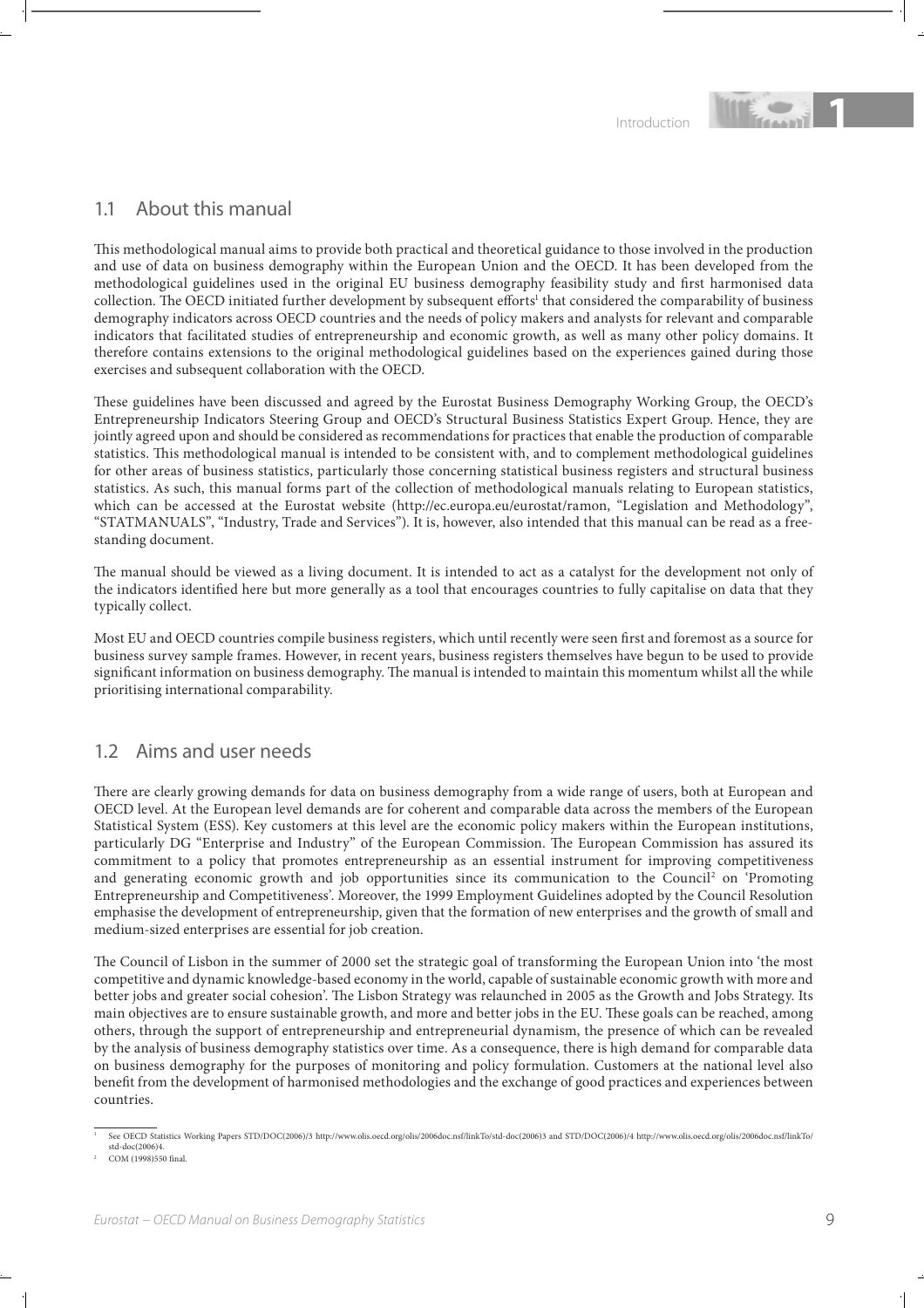

The original EU methodological guidelines are based on regulations governing structural business statistics and business registers at the EU level and provide the basis for comparable business demography data for current and future European Union (EU) and European Free Trade Association (EFTA) Member States. In particular they aim to satisfy the expected requirements for Structural Indicators<sup>3</sup> regarding births, deaths and survival.

These indicators are based on all enterprises, those with employees and the self-employed. However, OECD studies have demonstrated that the comparability of indicators based on all enterprises in countries outside of the EU is limited. Indeed, in practice the thresholds for the inclusion of very small units also vary between EU Member States.

These same studies demonstrated however, a high comparability of indicators based on the population of employer enterprises. As such the OECD, Eurostat and EU Member States have agreed that the collection of data on enterprises that have paid employment can significantly improve the comparability of birth and death rates among all OECD countries, and certainly for EU countries, and so are included in this manual. Better international comparability is not the only rationale for focussing on employer enterprises however, as there is recognition that this population of enterprises is distinctly different from the population of non-employer businesses to justify their inclusion on these grounds alone; certainly this is the view of the OECD's Entrepreneurship Indicators Project.

That being said the business demography indicators based on all enterprises including non-employers remain a central plank of EU business statistics.

The philosophy of the project to develop statistics on business demography has been to minimise the burden on enterprises and National Statistical Institutes and to use automation and existing tools as much as possible. The guidelines contained in this manual have been based on a pragmatic approach. This means that it should be possible to implement them in different countries with relatively little effort. With this aim in mind, the main source for demographic data should be the statistical business register. The advantages and constraints of this data source are explored further in Chapter 2.

# 1.3 Units and coverage

#### *Statistical units*

A fundamental requirement in measuring business entries (creation) and exits (destruction) concerns the definition of a business itself. The notion varies considerably. Statistical offices will typically define businesses according to their activity within national boundaries, although businesses are also, and increasingly so, measured in a global, multinational sense. That is not to say however that the definitions used by national statistical offices are consistent across countries<sup>4</sup>. Many businesses (parents) own or control other businesses (subsidiaries) operating within the same economy. Depending on the degree of control and the nature of economic activity, some statistical offices will consolidate parents with subsidiaries, others will not.

The rules that govern what statistical offices do largely reflect institutional and administrative arrangements that exist in their country. Not surprisingly these differ across countries and so too, therefore, do the definitions used for businesses. It is important to put these differences into context however and to explain why they have arisen and continue.

International definitions of businesses do exist. For example the System of National Accounts, Eurostat (EC Regulation 696/93) and the International Standard Industrial Classification of all Economic Activities (ISIC) all provide definitions. Although these three systems do not entirely converge, three main types of statistical unit emerge: Enterprises, Establishments (or local kind of activity unit) and Enterprise Groups. Legal units are usually the building blocks used in defining businesses in all of these measures but legal units are not themselves comparable across countries since they reflect national administrative and legal requirements that will differ across countries.

All EU and OECD countries are able to produce structural business statistics on these bases (albeit with some differences in practice), often to meet the needs of international organisations, like the OECD, and often for their own needs for

The indicators provide an instrument for monitoring and benchmarking which are vital elements of the Lisbon follow-up strategy.

Work by Eurostat (Herczog, Aimée, Hans van Hooff and Ad Willeboordse (1998), "The Impact of Diverging Interpretations of the Enterprise Concept".) for example, demonstrated that the operational<br>definitions used for enterpr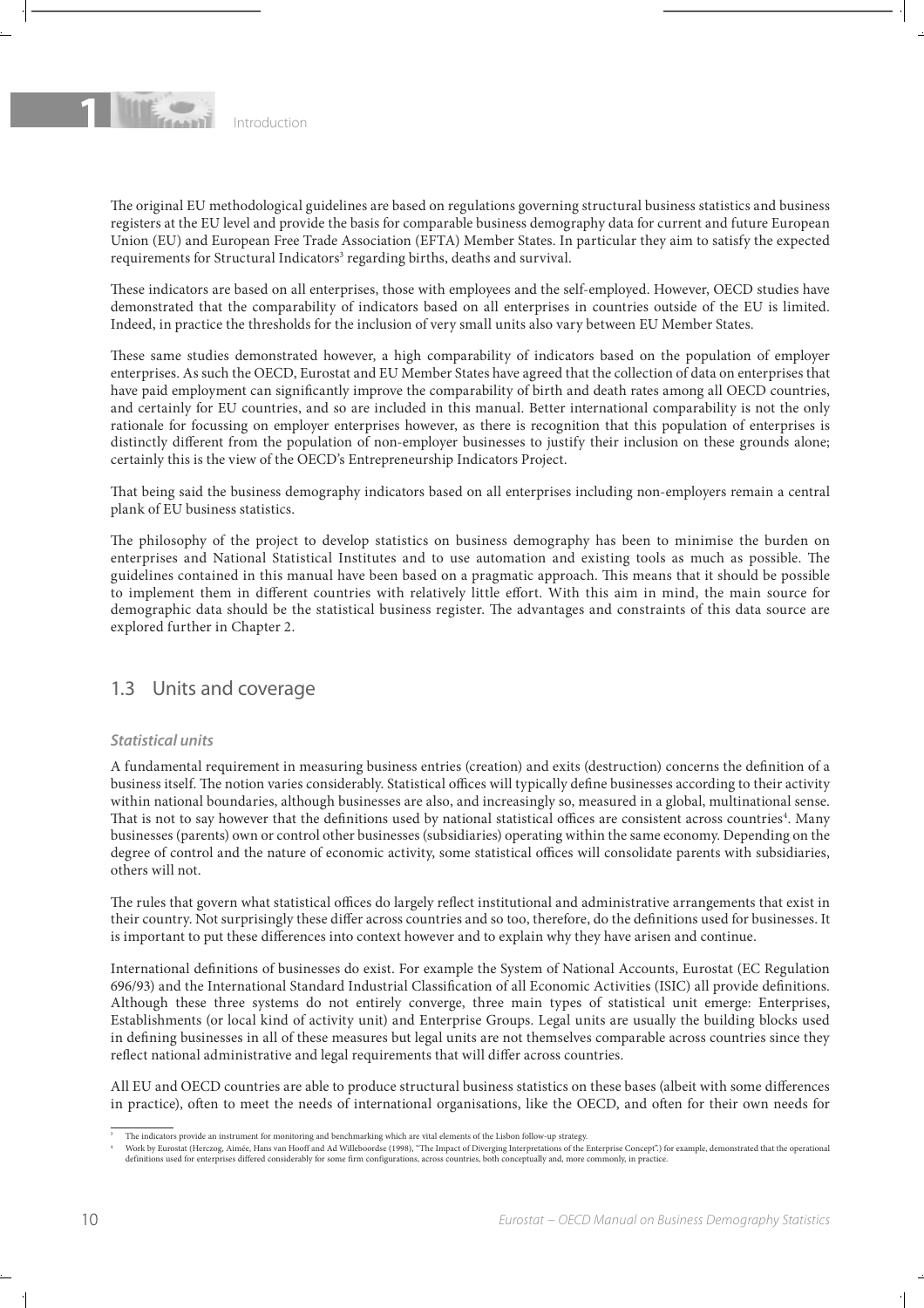example in producing R&D statistics, which can only be practically produced at the Enterprise (and Enterprise Group) level, or the national accounts, which are typically based on establishment measures. However, the focus on business demography statistics by statistical offices is relatively new and, so, the business definitions used across countries differ.

Historically the main uses of business statistics have been firstly in providing inputs into the calculation of gross domestic product (GDP) and secondly to identify the contribution to economic activity of businesses. For statistical purposes, businesses have therefore been defined as reporting units in a way that facilitates the collection of statistics to meet these needs. Whether a reporting unit is a subsidiary or not is only relevant if the subsidiary is not able to provide the information required, such as turnover, production and profits. The size of the reporting unit must be chosen to optimise the provision of the required information. It is usually possible to aggregate the data from reporting units to give enterprise level data, although, for a few specific variables such as profits or overseas investment, the optimal reporting unit may sometimes correspond to a group of enterprises.

In collating business statistics as inputs into the national accounts for example, this approach works reasonably well, since in most cases it is able to provide the key economic aggregates needed at a detailed industry level. This is especially true where local kind of activity units form the reporting unit. In any case, in all countries most enterprises correspond to local kind of activity units. It is important for uses such as national accounts to record activities in sufficient detail to allocate them correctly to the chosen level of activity classification. This means that the business definition, in theory, only impacts on the distribution of value-added among industry groups; for total GDP the definition is of little theoretical relevance.

The needs of business demography statistics are however somewhat different. Because their main purpose is to provide information relating to the number of new businesses (entries), failures (exits) and growth, the definition of a business is of crucial importance since it impacts directly on entry, exit and growth rates. Indeed, as demonstrated below, the definition results in a trade-off between exit and entry figures and growth.

#### *Selecting the Statistical Unit for Businesses*

Consider an enterprise that initially comprises a single local kind of activity unit or establishment that then expands by creating another local kind of activity unit of the same size as the original unit but with effective operational control remaining at the enterprise level.

If businesses are defined as local kind of activity units this expansion results in an entry but no growth in the original business (establishment). If, on the other hand, businesses are defined as enterprises, no entries would have occurred but the original business unit would have doubled in size. Which of the approaches is better for policy purposes is not immediately obvious, since that depends on the policy focus. But a further expansion of the example can help to illustrate some consequences of each approach.

Consider now the outcome if the original enterprise grew by expanding its operations at the same (original) site. In this case, whether businesses are defined at the enterprise or local activity level, the result is the same; no births and 100% growth. Defining businesses as local kind of activity units or establishments therefore can result in an asymmetric treatment of growth dependent on location; which renders this approach inappropriate for policy makers interested in business demography statistics that paint a picture of the whole economy, as the results should be invariant, at least within economic borders, to where businesses choose to grow. Establishment based data can play a role in practice, since policy makers interested in investigating regional (state, county, local area) differences will not of course be able to use business demography data based solely at the national level.5 However even in these circumstances it is preferable to use the enterprise definition, albeit, where enterprises are defined on the basis of the economic borders of the regions; and, in practice, the smaller the region the more likely that enterprises and establishments align.

One could say that many enterprises are also part of larger enterprise groups in much the same way that establishments form part of enterprises and, so, enterprise based measures have the same shortcomings. But the argument can be stretched too far, resulting in a definition that links back to ultimate owners. For example one entrepreneur might own many heterogeneous enterprise groups that own in turn a number of heterogeneous enterprises. But the rationale cannot be based on ultimate ownership as the ultimate owners for most companies and certainly listed corporations are shareholders.

In its current guise the manual's primary concern is of course comparability at the national level. It is hoped that future versions will provide concepts and guidelines for local business demography statistics.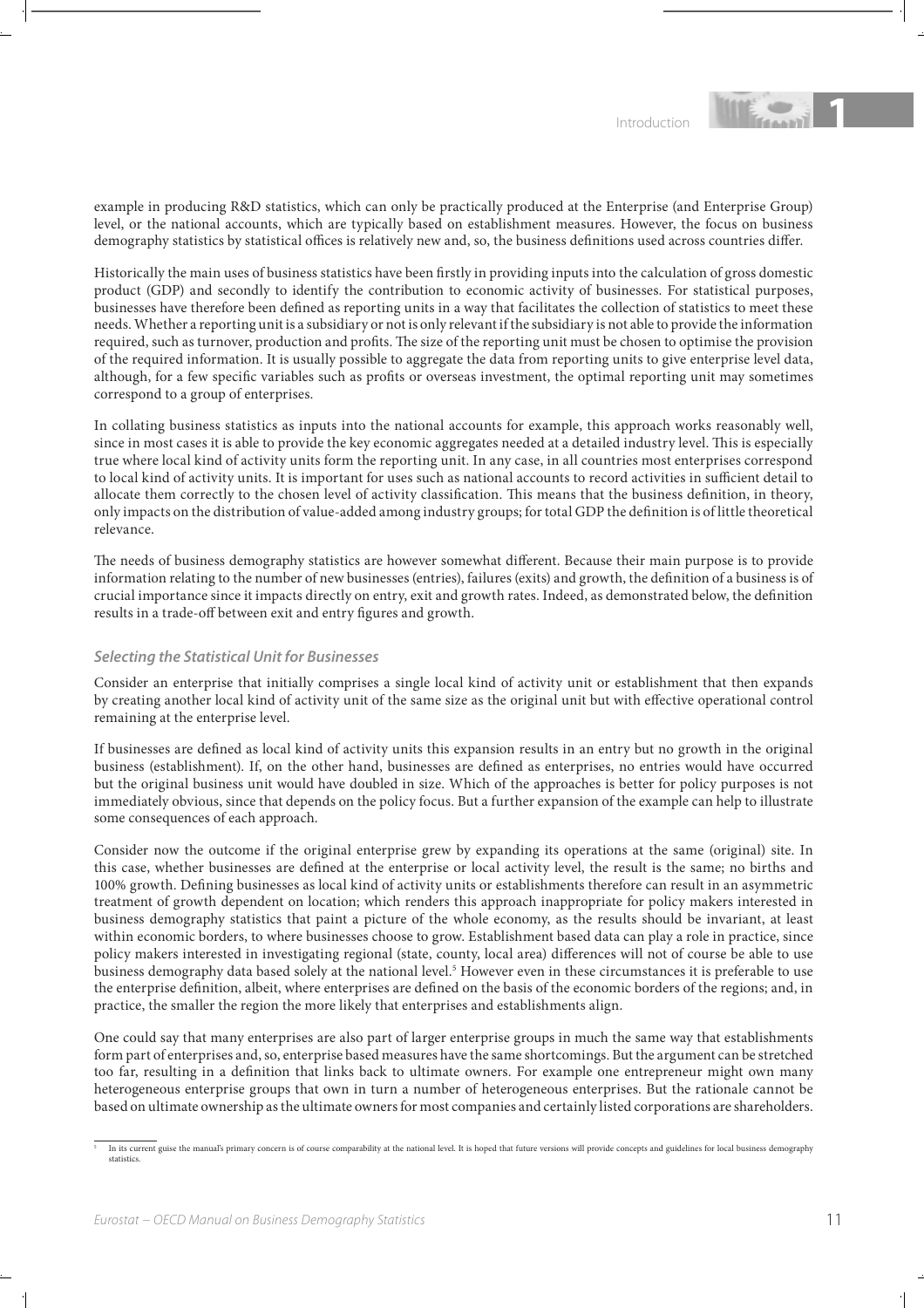

What matters most is the level at which decisions are made, such as those that affect expansion and innovation, and where operational control resides. Policy makers are interested in understanding what makes a successful business. The factors and business characteristics that determine this are inextricably linked to operational control.

Measures based on enterprises come closest to these criteria, as the degree of innovation, decision making etc within a business is likely to be closely related to the organisational and management structures that exist at the enterprise level. Research and development, product design and product advertising for example will usually be developed centrally within an enterprise with establishments benefiting from spill-overs; indeed, even innovative ideas generated at the establishment level are likely to permeate throughout the enterprise as upward spill-overs.

That said it is important to put the differences between establishment and enterprise based indicators into context. The vast majority of enterprises have only one establishment; and this is especially the case for small and medium enterprises (SMEs), where there is considerable policy interest. Large new business are typically opened by a larger enterprise group, whether that be foreign or domestically owned and, so, statistics that compare levels of small business entries are likely to be comparable across countries even if the business definitions differ.

Estimates of total business entries and exits are less comparable if different business definitions are used across countries but this can be at least partly mitigated where rates are concerned. Typically, entry (and exit) rates are calculated as the ratio of entries (exits) to the total business population active in the year in question. Comparisons of entries and exits across countries based on different business definitions can be made more comparable when rates are compared, because biases work in the same direction in both the numerator and the denominator – for example establishment entries will be higher than enterprise entries but so too will be the population of establishments compared to the population of enterprises.

Although the Enterprise definition for businesses is to be preferred to other concepts it should be recognised that there are limits to international comparability. When an enterprise with headquarters in one EU country for example sets up a new production unit in another country a new enterprise is recognised. However, when an enterprise with its headquarters in one US state sets up a new production unit in another US state this will generally be recorded as the creation of a new establishment. This means that estimates of the size and number of enterprises between two economic blocs will differ, even if exactly the same national concepts are applied. All other things being equal, comparisons will show that enterprises in the nation state, although fewer, are larger and grow more in periods of expansion (and contract more during recessions) than enterprises in an equivalently sized economic-bloc of nation states. Birth and death rates are however quite similar. A 2003 US study<sup>6</sup> compared enterprise births in the US, on a national and state basis, and showed that churn (birth+death) rates were very similar<sup>7</sup>. They also showed that the average size of new establishments entering a state market for the first time was, on average, larger than the average size of a new enterprise, reflecting the fact that expanding enterprises do so with a tried and trusted business recipe and so less risk of subsequent failure.

This is not to say that business demography statistics, using enterprises as the business unit, cannot be compared across unevenly sized economies. The point is that one cannot look at the statistics in isolation and care is needed in drawing conclusions, particularly those that are likely to impact on policy. In fact, comparisons of domestically owned entries and exits are not impaired by variations in economic size.

#### *Recommended Business Definition*

In summary therefore this manual recommends that the statistical unit to be used for business demography data collections is the enterprise. At the European level, this unit is defined as follows in the statistical units Regulation (Council Regulation (EEC) No 696/93 of 15 March 1993 on the statistical units for the observation and analysis of the production system in the Community), and is consistent with definitions uses in the 1993 System of National Accounts and International Standard of Industrial Classifications:

"The enterprise is the smallest combination of legal units that is an organisational unit producing goods or services, which benefits from a certain degree of autonomy in decision-making, especially for the allocation of its current resources. An enterprise carries out one or more activities at one or more locations. An enterprise may be a sole legal unit."

Jarmin Ron, Javier Miranda and Kristin Sandusky (2003), "Alternative Measures of Business Entry and Exit", paper presented at the OECD Workshop on Improving statistics on SMEs and Entrepreneurship, 2003: COM/STD/NAES/DSTI/EAS(2003)12.

Although a comparison of turnover rates of establishments versus enterprises revealed that turnover rates in establishments were approximately 11% lower than enterprise turnover rates.